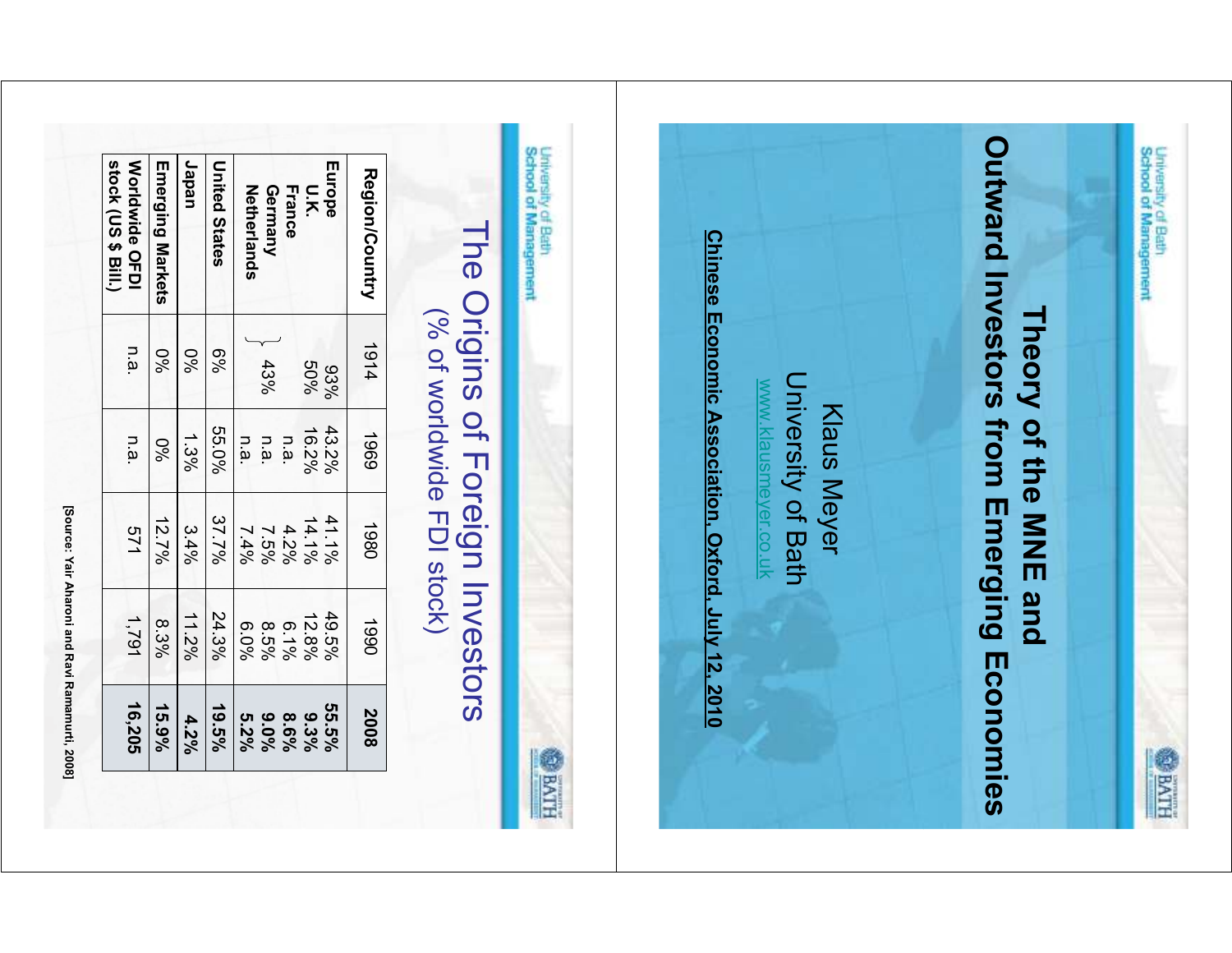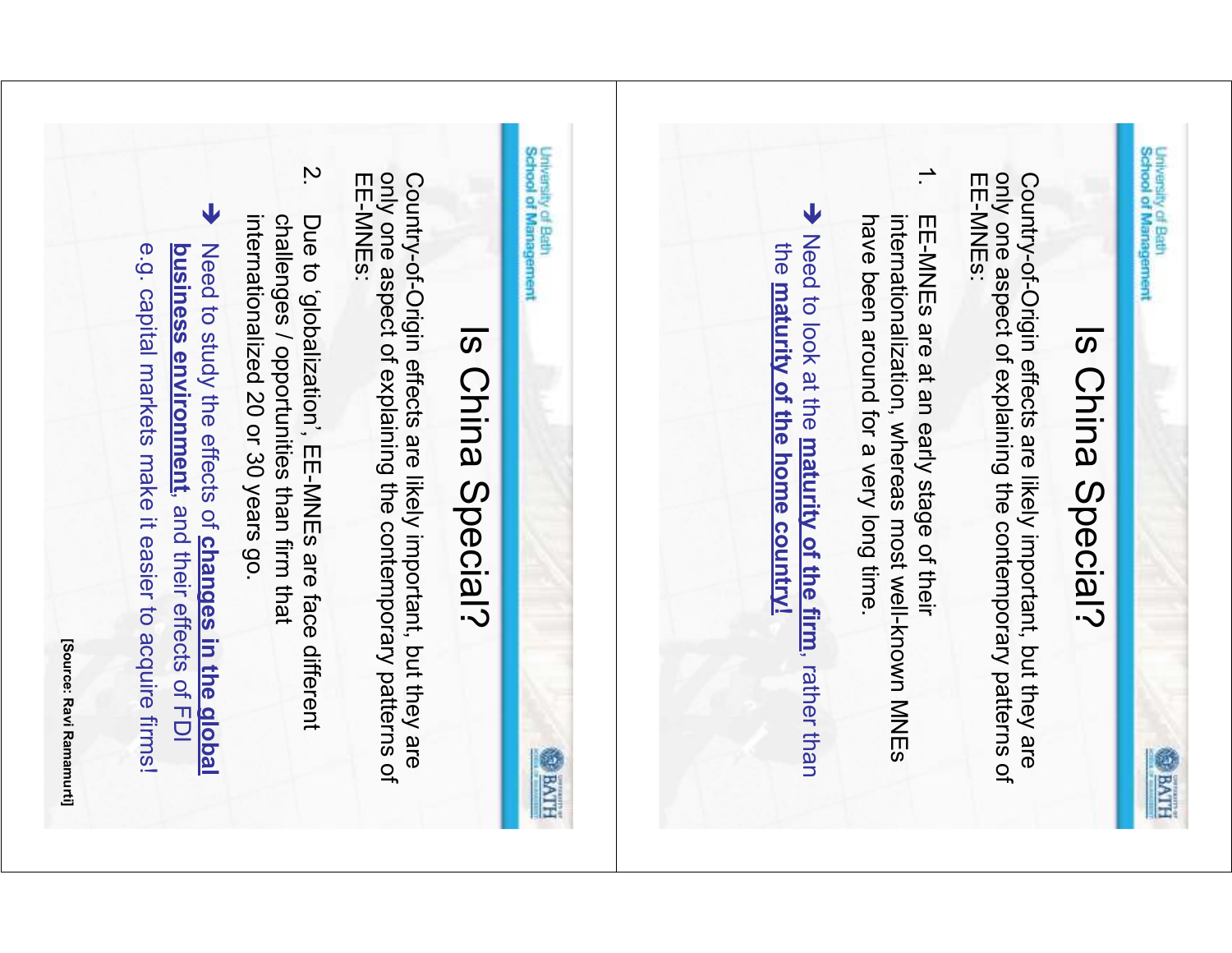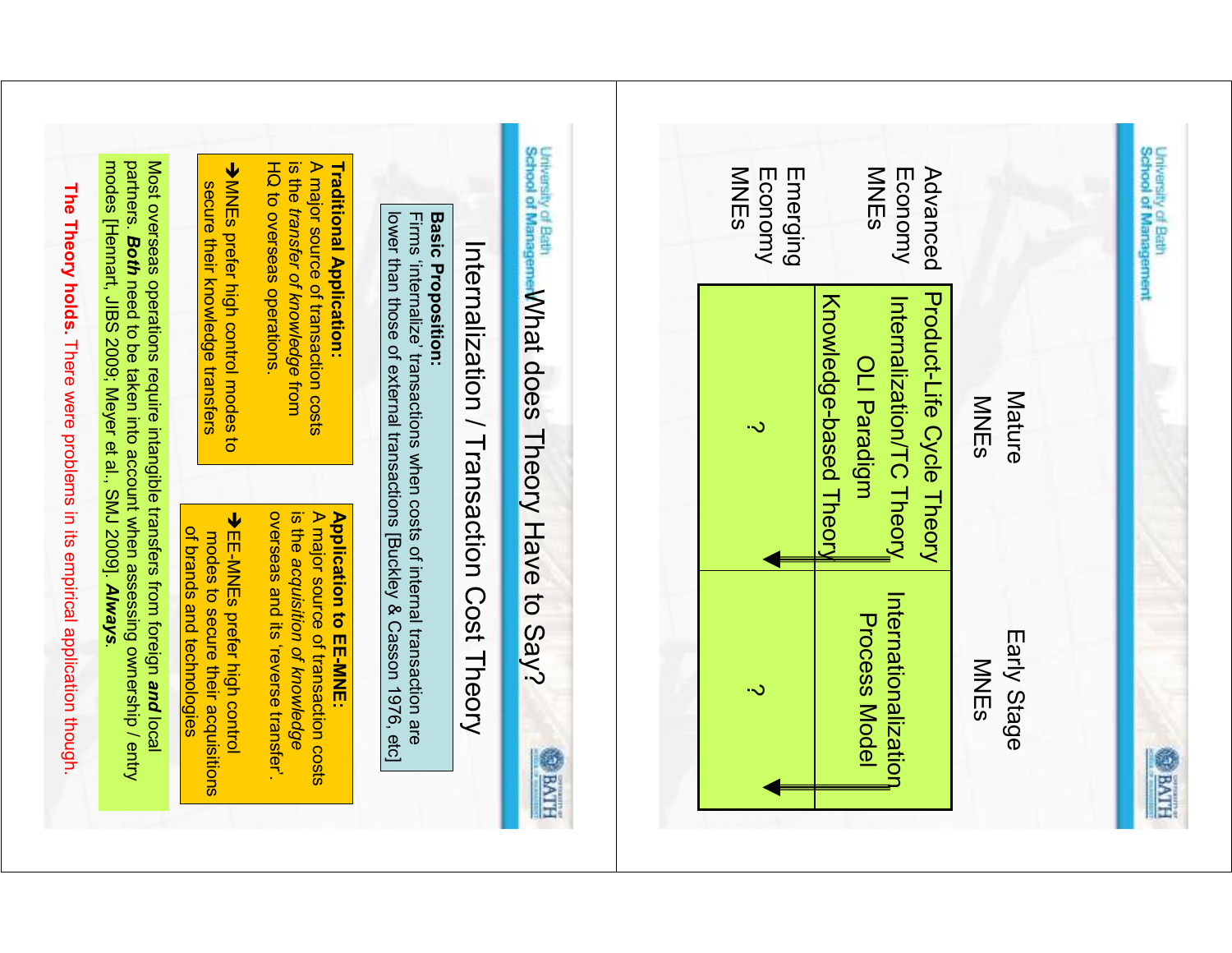| which is general, and the stages models developed on the basis (licensing $\rightarrow$ JV<br>Do not confused the underlying process (learning $\rightarrow$ commitment $\rightarrow$ learning),<br>→ WOS), which is context specific. | <b>Solish NNEs in the 1970s</b><br><b>Original Application:</b><br>→ The process of internationalization<br>takes a long time, and involves<br>distinct stages of increasing<br>commitment<br>Mechanisms, e.g. acquisitions<br>→ The process is now often much<br>Internationalization by several<br>Subsequent Research:<br>Firms can accelerate their<br>faster then in the 1970s | commitment, and thus learning even more, enabling further commitment<br><b>Basic Proposition:</b><br>Firms go through an iterative process of learning about a context, increasing<br>Internationalization Process Model | University of Bath M/hat does Theory Have to Say?<br>The Paradigm holds. There are differences in the types of O-advantages though.<br><b>HIVE @</b> | "Strategic asset seeking FDI" is one of four motives identified by Duning. This<br>motive is more common among EE-MNE, but not per se new | raw materials and low cost labour<br>brands, L-ady. include market access,<br>Traditional Application:<br>→ Traditional North <del>&gt;</del> North and<br>O-adv. arise from technology and<br><b>North→South FDI</b><br>peculiar institutions<br>and capabilities of dealing with<br>→ EE-MNEs use FDI both to exploit<br><b>Application to EE-MNE:</b><br><b>→ EE-MNEs may exploit different</b><br>O-adv. include home market access<br>sorts of O-adv.<br>and to build O-adv. | utilize locational (L) advantages elsewhere and 3) internalization (I) works better<br><b>Basic</b><br>Firms engage in FDI when they 1) have ownership (O) advantages, 2)<br><b>Proposition:</b> | University of Bath MV MOGS Theory Have to Say?<br>OLI Paradigm (John Dunning) |
|----------------------------------------------------------------------------------------------------------------------------------------------------------------------------------------------------------------------------------------|-------------------------------------------------------------------------------------------------------------------------------------------------------------------------------------------------------------------------------------------------------------------------------------------------------------------------------------------------------------------------------------|--------------------------------------------------------------------------------------------------------------------------------------------------------------------------------------------------------------------------|------------------------------------------------------------------------------------------------------------------------------------------------------|-------------------------------------------------------------------------------------------------------------------------------------------|-----------------------------------------------------------------------------------------------------------------------------------------------------------------------------------------------------------------------------------------------------------------------------------------------------------------------------------------------------------------------------------------------------------------------------------------------------------------------------------|--------------------------------------------------------------------------------------------------------------------------------------------------------------------------------------------------|-------------------------------------------------------------------------------|
|----------------------------------------------------------------------------------------------------------------------------------------------------------------------------------------------------------------------------------------|-------------------------------------------------------------------------------------------------------------------------------------------------------------------------------------------------------------------------------------------------------------------------------------------------------------------------------------------------------------------------------------|--------------------------------------------------------------------------------------------------------------------------------------------------------------------------------------------------------------------------|------------------------------------------------------------------------------------------------------------------------------------------------------|-------------------------------------------------------------------------------------------------------------------------------------------|-----------------------------------------------------------------------------------------------------------------------------------------------------------------------------------------------------------------------------------------------------------------------------------------------------------------------------------------------------------------------------------------------------------------------------------------------------------------------------------|--------------------------------------------------------------------------------------------------------------------------------------------------------------------------------------------------|-------------------------------------------------------------------------------|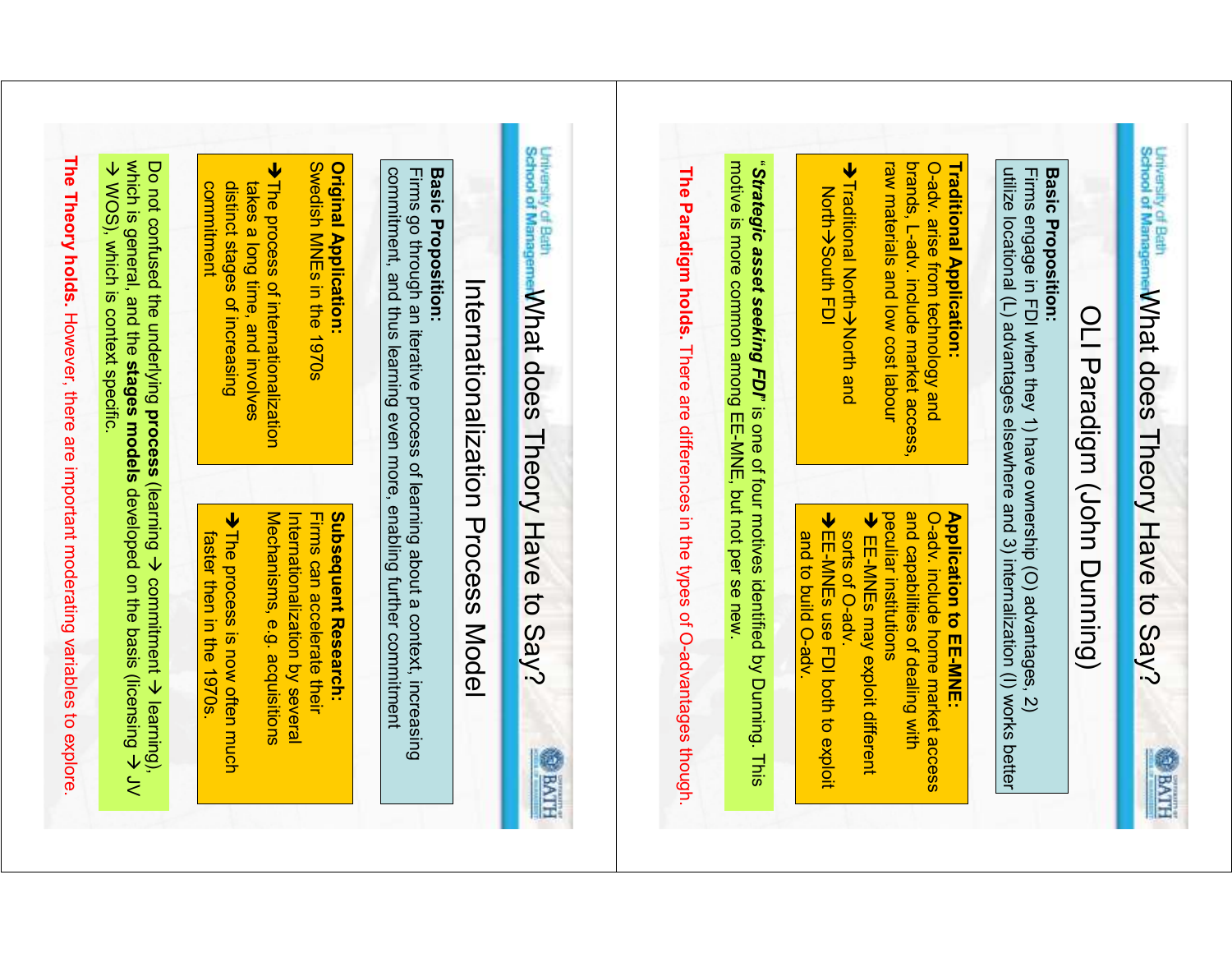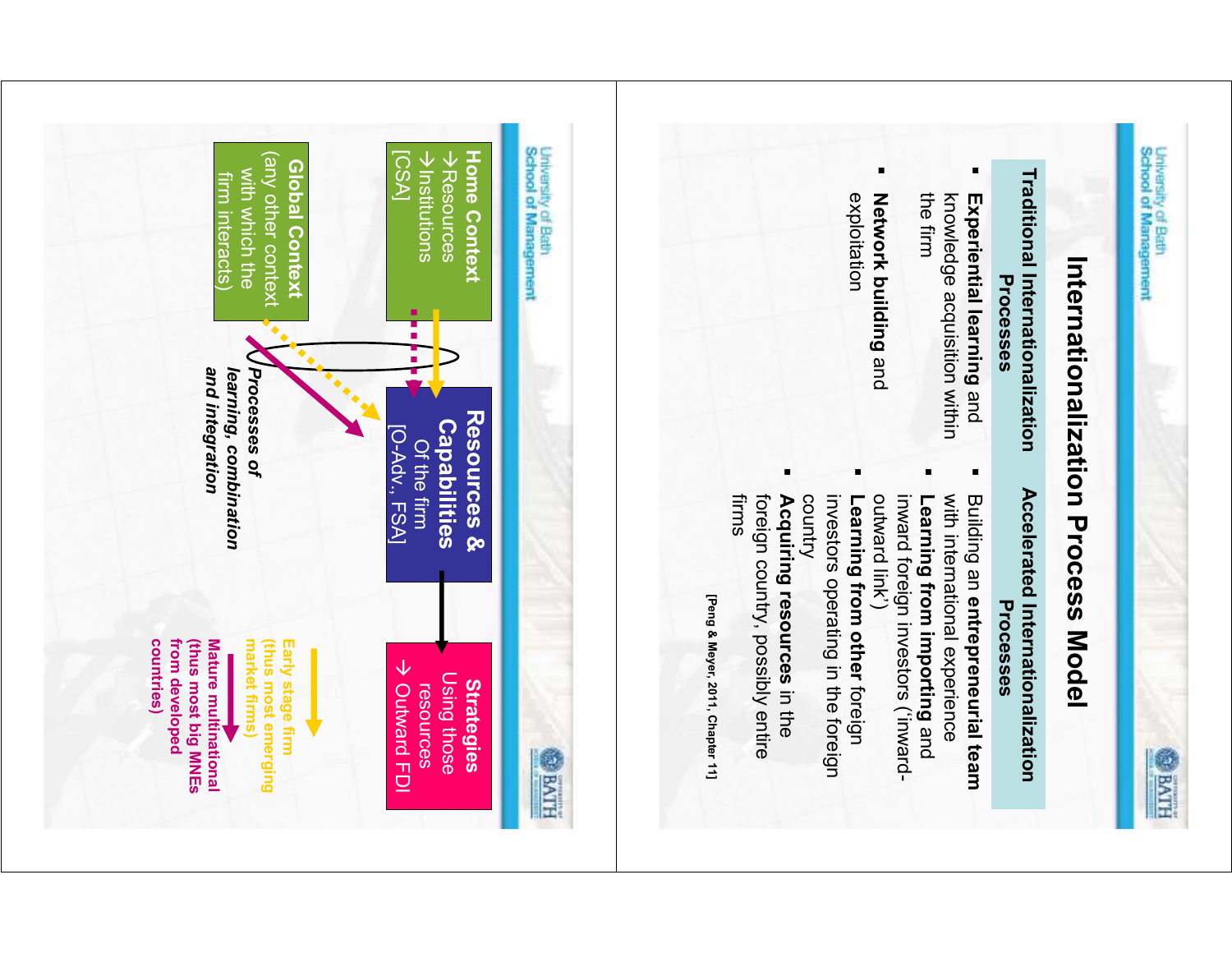